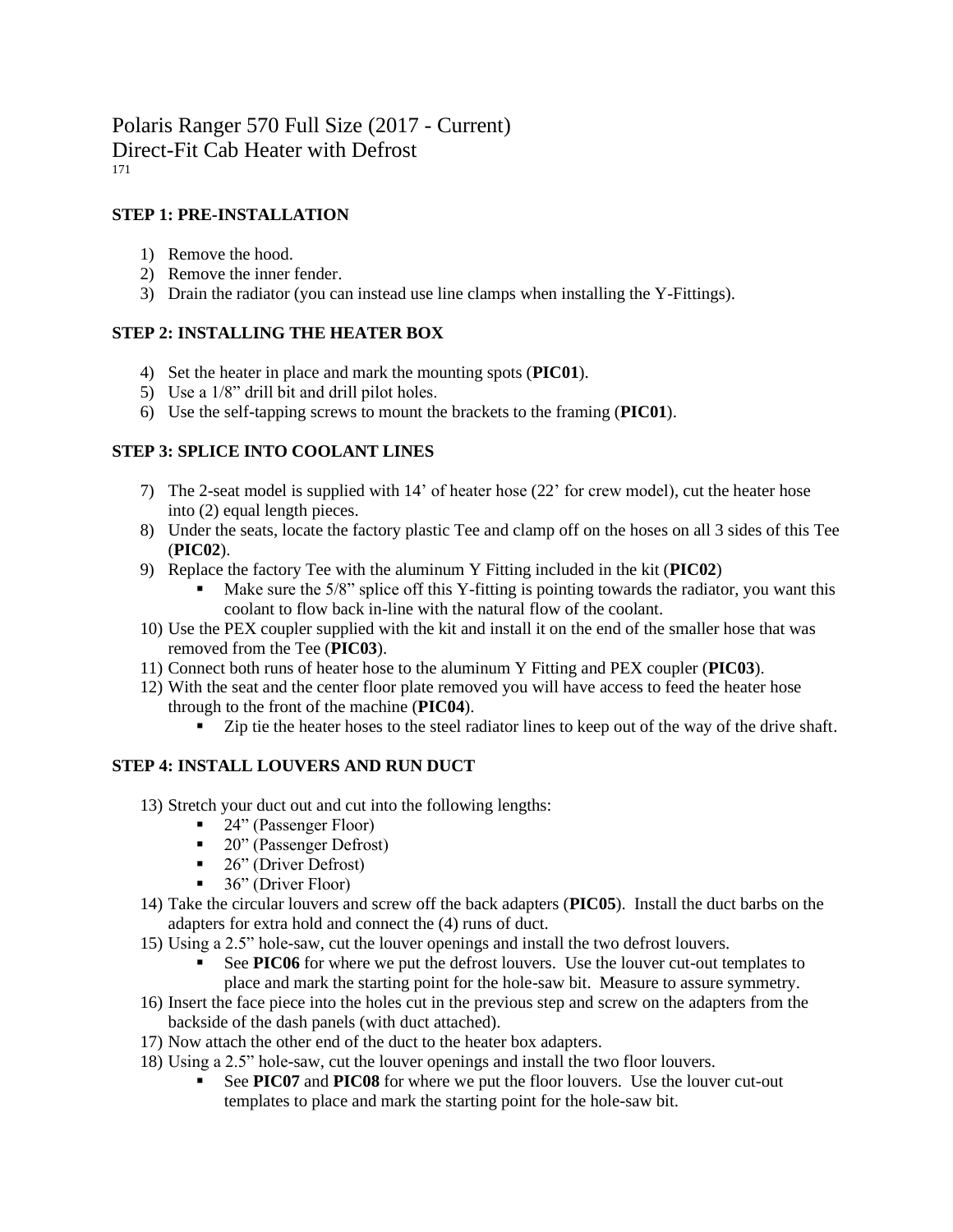- 19) Insert the face piece into the holes cut in the previous step and screw on the adapters from the backside of the dash panels (with duct attached).
- 20) Now attach the other end of the duct to the heater box adapters.

### **STEP 5: WIRING**

- 21) Remove one of the factory switch plates and install the rocker switch.
- 22) Using the wiring harness provided, plug the switch connecter into the back of the rocker switch.
- 23) Using the wiring harness provided, plug the blower fan connector to the heater box blower.
- 24) Using the wiring harness provided, run the accessory 12v and ground eyelets to the accessory bar (**PIC09**).
- 25) Once the wiring is complete test the blower.

#### **STEP 6: REFILL COOLANT**

- 26) Refill the radiator and check for leaks.
- 27) Start the machine and allow the engine to warm up and circulate the coolant.
- 28) Test drive the vehicle and put it under a good load, this will help expel air from the system.
- 29) When done let the machine cool down, recheck the coolant level and refill coolant if needed.
- 30) Coolant will be consumed as the air is expelled from the system. It is possible you will need to run the machine and recheck fluid levels multiple times before working out all the air.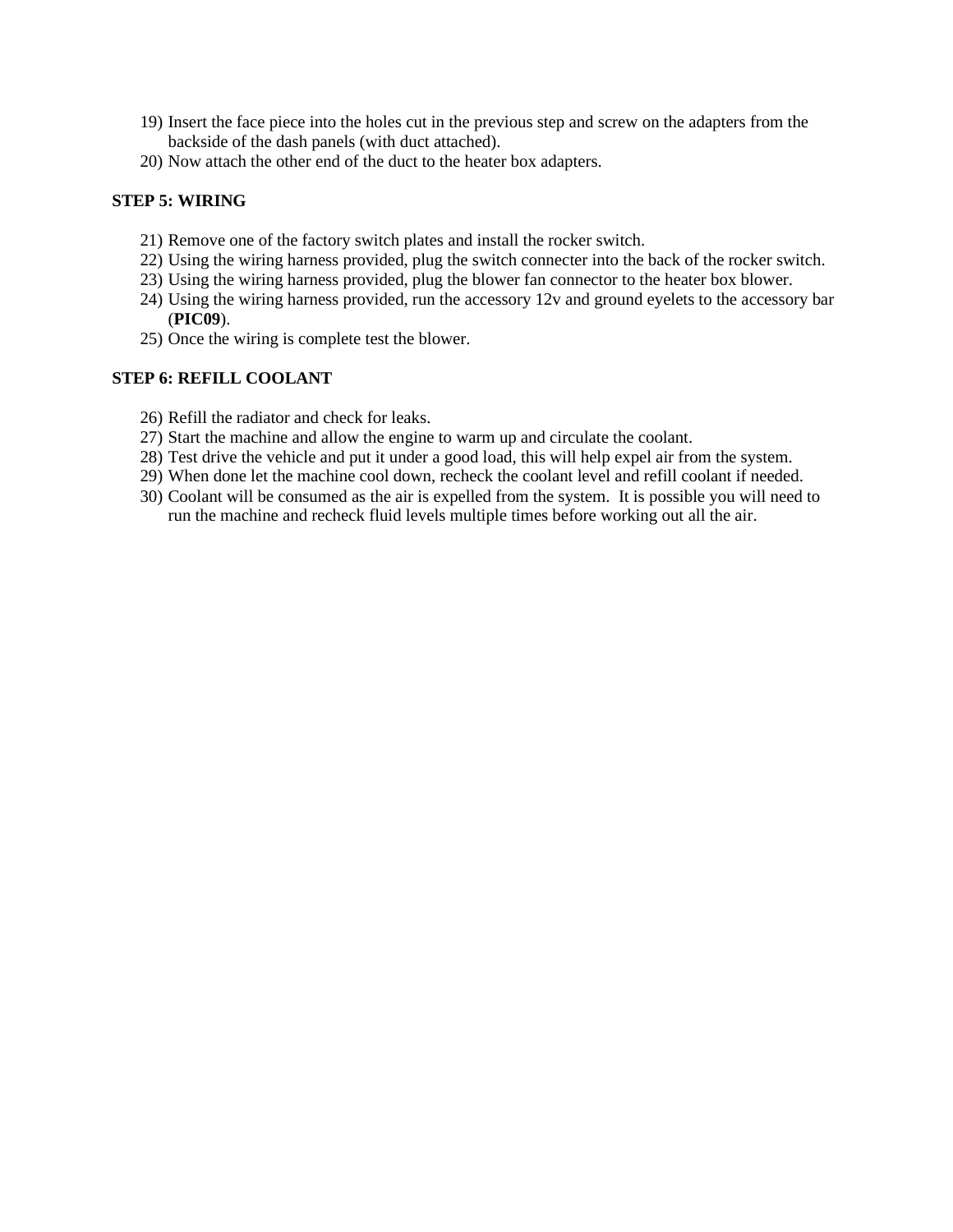







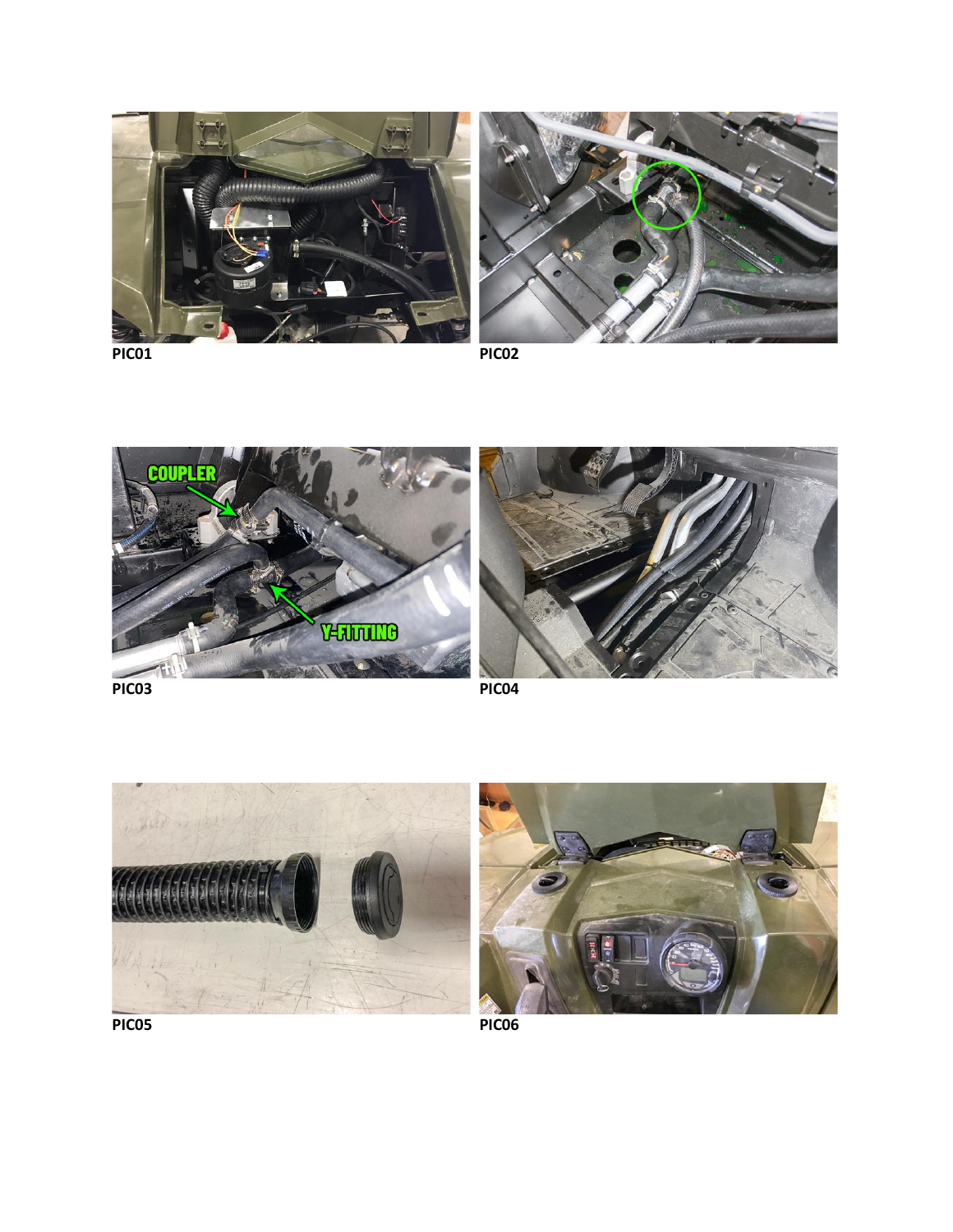